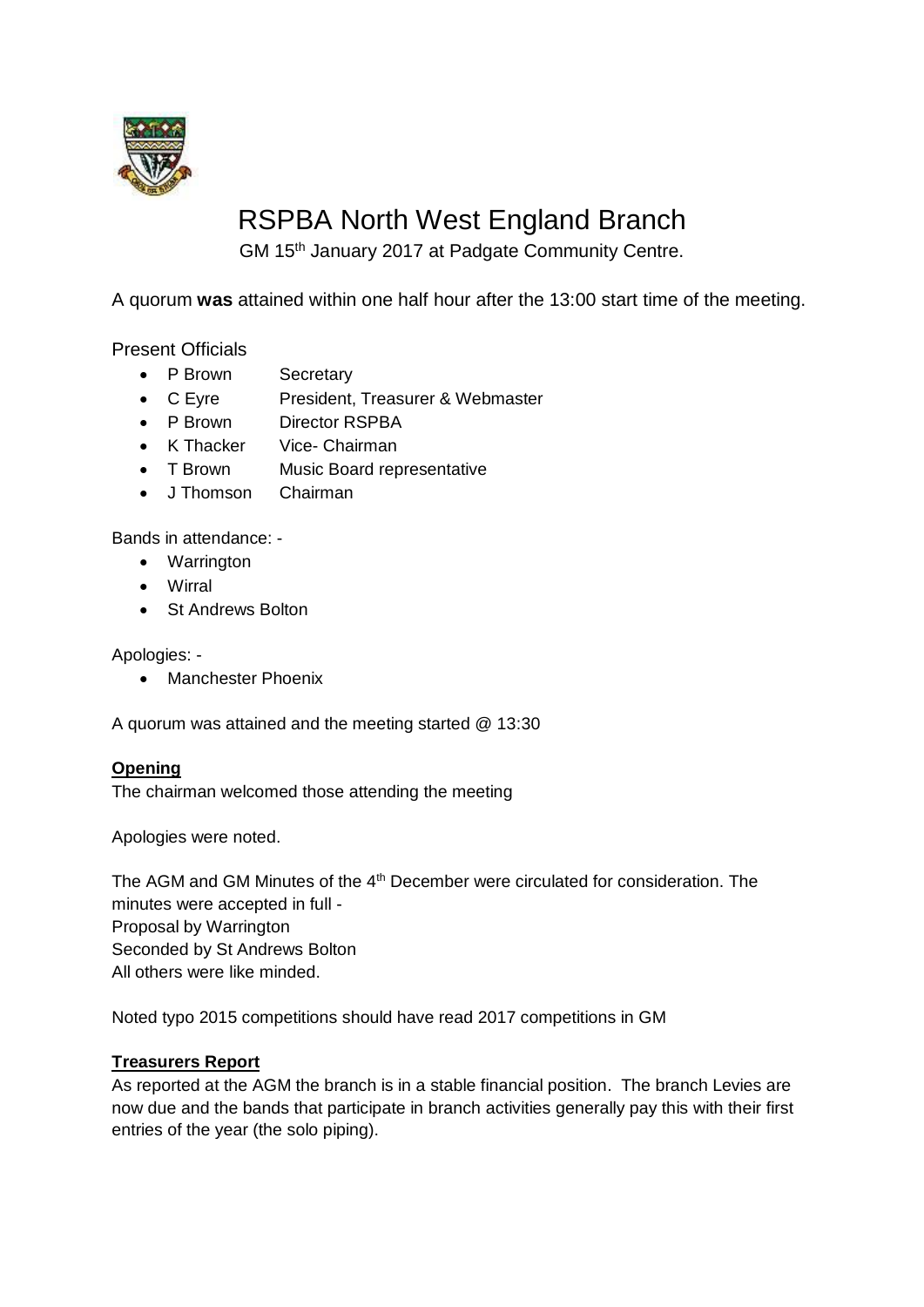No reportable financial movements have taken place. No immediate expenditure is expected. The branch secretary has forward a copy of the 2016 accounts to headquarters for their records.

## **Music Board Report**

The next MB meeting is scheduled for the 21<sup>st</sup> January 2017, details will be reported at the next meeting.

The main business will be the allocation of a MB convenor, as the one appointed was replaced at their branch AGM.

There is little to report now as background work is still being progressed on the competition format / grading structure with no proposals for consultation / consideration to bring forward.

If you have any thoughts on these wide-ranging subjects let your MB or BoD know, so the ideas can be thrown into the melting pot.

There is a shortage of MB members particularly drummers, please consider volunteering your time and talent.

## **Board of Directors Report**

The next BoD meeting will take place on the 4<sup>th</sup> Feb 2017.

Details of the branch officials and the AGM minutes have been forwarded to headquarters.

We continue to explore funding / ideas for new headquarters. If you know of an investor / backer, please point them in our direction.

Summer School - consider participation, details should be on the RSPBA web site.

Structure / Registration review is ongoing, there are no agreed proposals to bring forward at this time.

The branch chairman (Jeff) asked about the PVG initiative. In discussion, we identified bands have adopted local processes and it would be good to get a standard framework in place to protect the bands / branch. The Director (Paul) is to find out and progress the next steps for Branch members, likely to be a branch event needing band instructors / secretaries to attend (if they can), with the findings published to all branch bands to consider implementing.

## **2017 Indoor Competitions**

The events are open to all branches, to increase the viability of the events and vary the competition. Within each section of the open competition, confined branch results will also be announced.

The dates have been notified to headquarters.